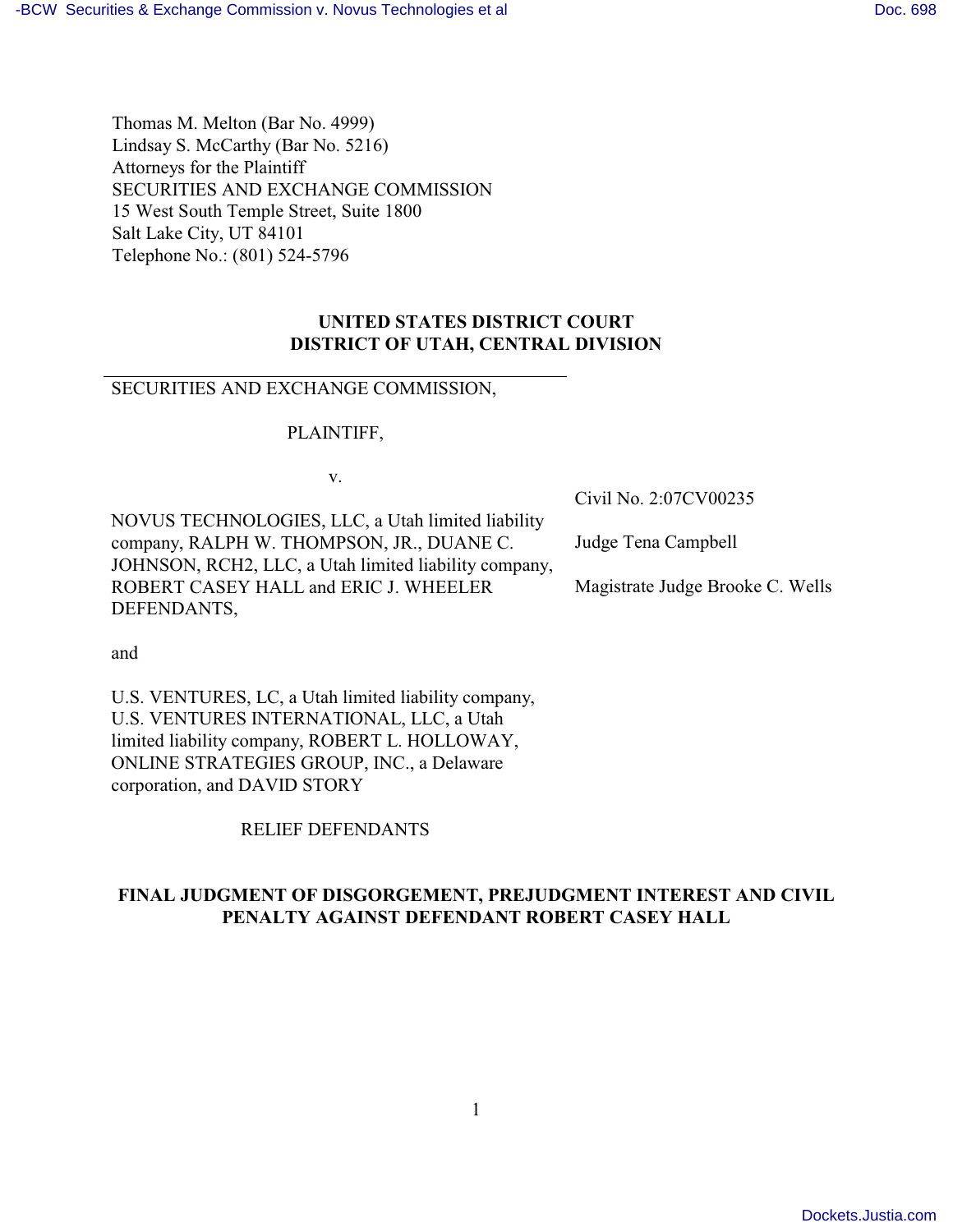Plaintiff Securities and Exchange Commission (the "Commission") has filed a Motion for Disgorgement, Prejudgment Interest and Civil Penalty against Robert Casey Hall. The Court has already entered an Order Imposing Injunctive Relief and Staying Motion for Contempt Against Defendant Robert Casey Hall on July 2, 2007. (Docket No. 115.) The Commission seeks relief to recover some of the millions of dollars misappropriated by Defendant Robert Casey Hall ("Hall"). Hall has filed no responsive pleadings.<sup>1</sup> Having reviewed the Commission's Motion, its Memorandum and exhibits thereto, and having heard this cause on September 30,  $2010<sub>1</sub><sup>2</sup>$  the Court finds as follows:

#### **FINDINGS OF FACT**

1. Robert Casey Hall ("Hall") is a Utah resident. Hall was a member and registered agent for RCH2, LLC. Hall solicited investors on behalf of RCH2.

2. RCH2, LLC ("RCH2") was a Utah limited liability company. RCH2 had its principal place of business at 14032 Canyon Vista Lane, Draper, Utah. RCH2 claimed to be engaged in activities related to real estate investments.

3. U.S. Ventures, LLC ("U.S. Ventures") was a Utah limited liability company with its principal place of business at 3899 East Parkview Drive, Salt Lake City, Utah. U.S. Ventures purported to be in the business of generating profits through investment in the futures market. U.S. Ventures received investor funds from Hall.

<sup>&</sup>lt;sup>1</sup> After the hearing, Mr. Hall filed a *pro se* "objection" (see Docket No. 674) contending, without evidentiary support, that he had no notice of the hearing, that he did not violate the assetfreeze order, and that he did not have the money the SEC sought. His arguments are not only late but unpersuasive. (See also Pl.'s Mem. Opp'n to Hall Objection (Docket No. 674).)

 $2<sup>2</sup>$ Mr. Hall did not appear at the hearing despite proper notice.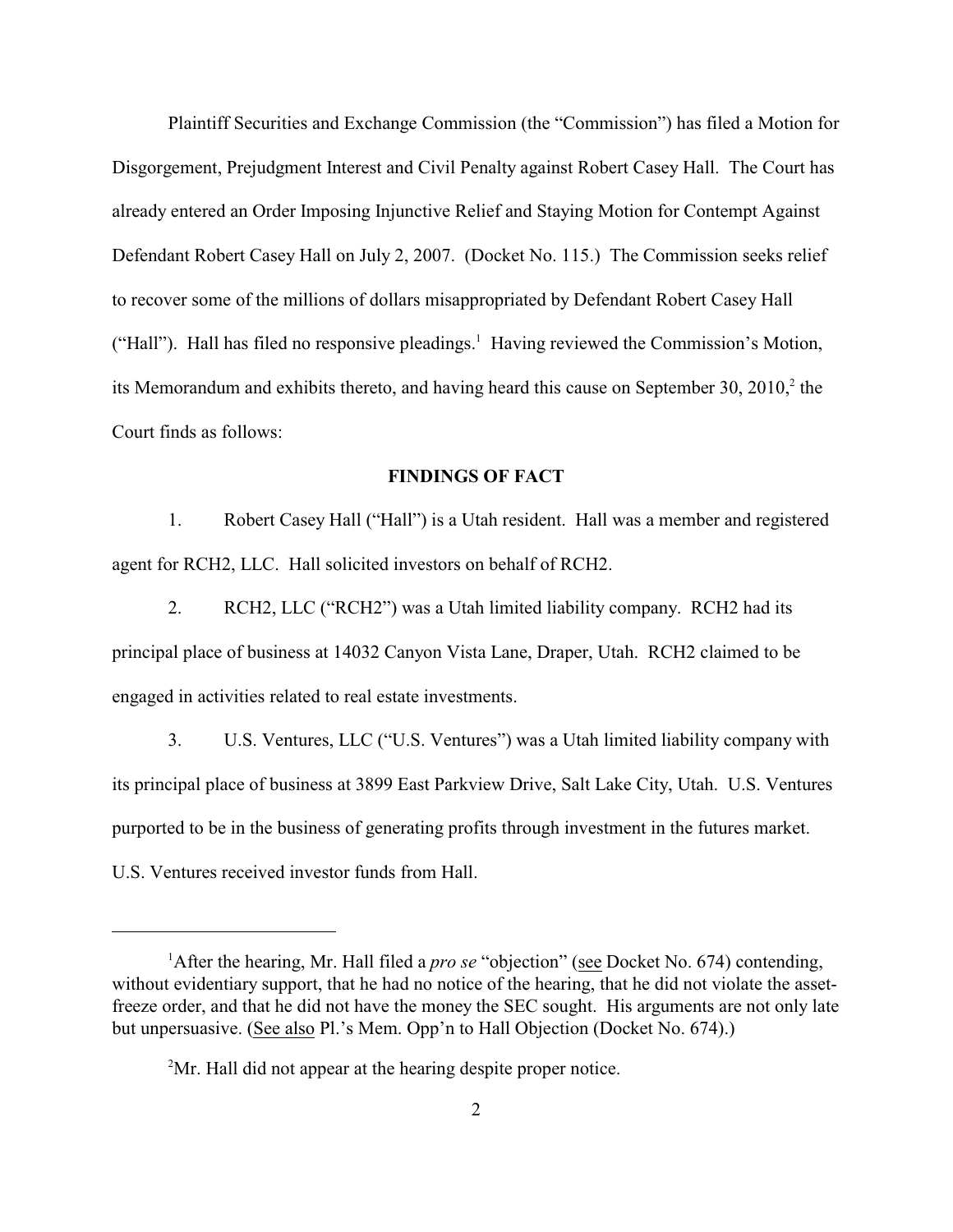4. Robert L. Holloway ("Holloway") was the manager and registered agent of U.S. Ventures. By February 2006, U.S. Ventures was running a Ponzi scheme as capital from investors was being used to pay returns to earlier investors.

5. Hall sold unregistered securities through unsecured promissory notes to approximately fifty investors, raising at least \$18 million.

6. Hall told investors that funds would be placed in low-risk investments. Investors were told that their funds would be placed in a holding account and leveraged for different investment opportunities, including real estate, generating more money than necessary to make the monthly interest payments to investors.

7. Instead of the low-risk investment opportunity promoted by Hall, RCH2's records reflect that approximately half of all investor funds were invested in futures trading, S&P 500 options, foreign currency, with U.S. Ventures or other risky investments.

8. Before investing funds with U.S. Ventures, Hall did little due diligence to ensure investor funds were safe as he represented to investors. In fact, Holloway informed Hall that trading in futures was highly risky. Despite this warning, between May 2006 and April 2007, Hall transferred over \$8 million to U.S. Ventures or other risky day trading activities.

9. At the end of each month, U.S. Ventures wired money into an account controlled by Hall. Of the \$3.6 million RCH2 invested with U.S. Ventures, only \$218,462.00 was returned to a Hall-controlled bank account as purported returns. This money was used to pay investors their monthly interest. These funds, however, were not returns generated by investments but were funds from new investors.

3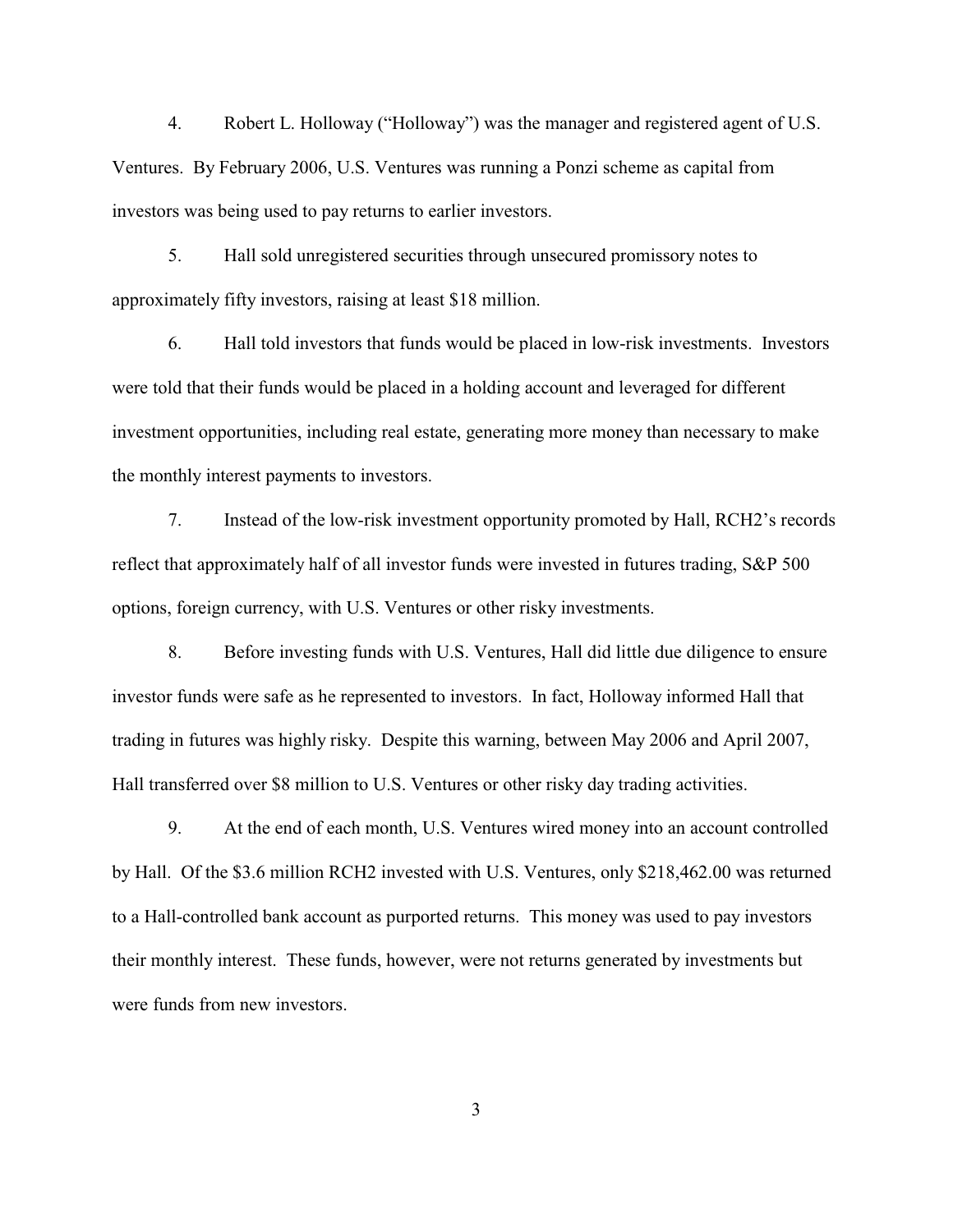10. Hall did not tell investors that a majority of investor funds would be placed in high-risk futures trading, S&P 500 options, foreign currency, with U.S. Ventures or in other risky investments instead of low-risk real estate investments.

11. Hall did not tell investors about the significant losses U.S. Ventures sustained or losses sustained by other RCH2 investments. Hall did not disclose to investors that payments made to investors were not interest payments, but instead were funds from new investors.

12. Hall knew, or was reckless in not knowing, that U.S. Ventures lost over \$9 million in investor funds during 2006.

13. Hall failed to inform investors that their funds would be used by Hall for apparent personal purposes, including transferring funds to his wife, or for making monthly interest payments to other investors.

14. During 2006 and 2007, Hall misappropriated approximately \$2,422,636 of investor funds (including \$702,728 for personal expenses and \$1,719,908 in payments to himself). Hall knew how the investor funds were spent and what kind of return on investments RCH2 received because he controlled the RCH2 Chase bank accounts.

15. On April 11, 2007, the Commission sought an Order from the Court enjoining Hall, among others, from further violations of federal securities laws and freezing his assets. This Court issued an Order Freezing Assets and Prohibiting Destruction of Documents ("Asset Freeze Order") on April 11, 2007.

16. On April 12, 2007, Hall's attorney, Knute A. Rife, accepted service of the Summons, Complaint and other documents, including the Asset Freeze Order.

4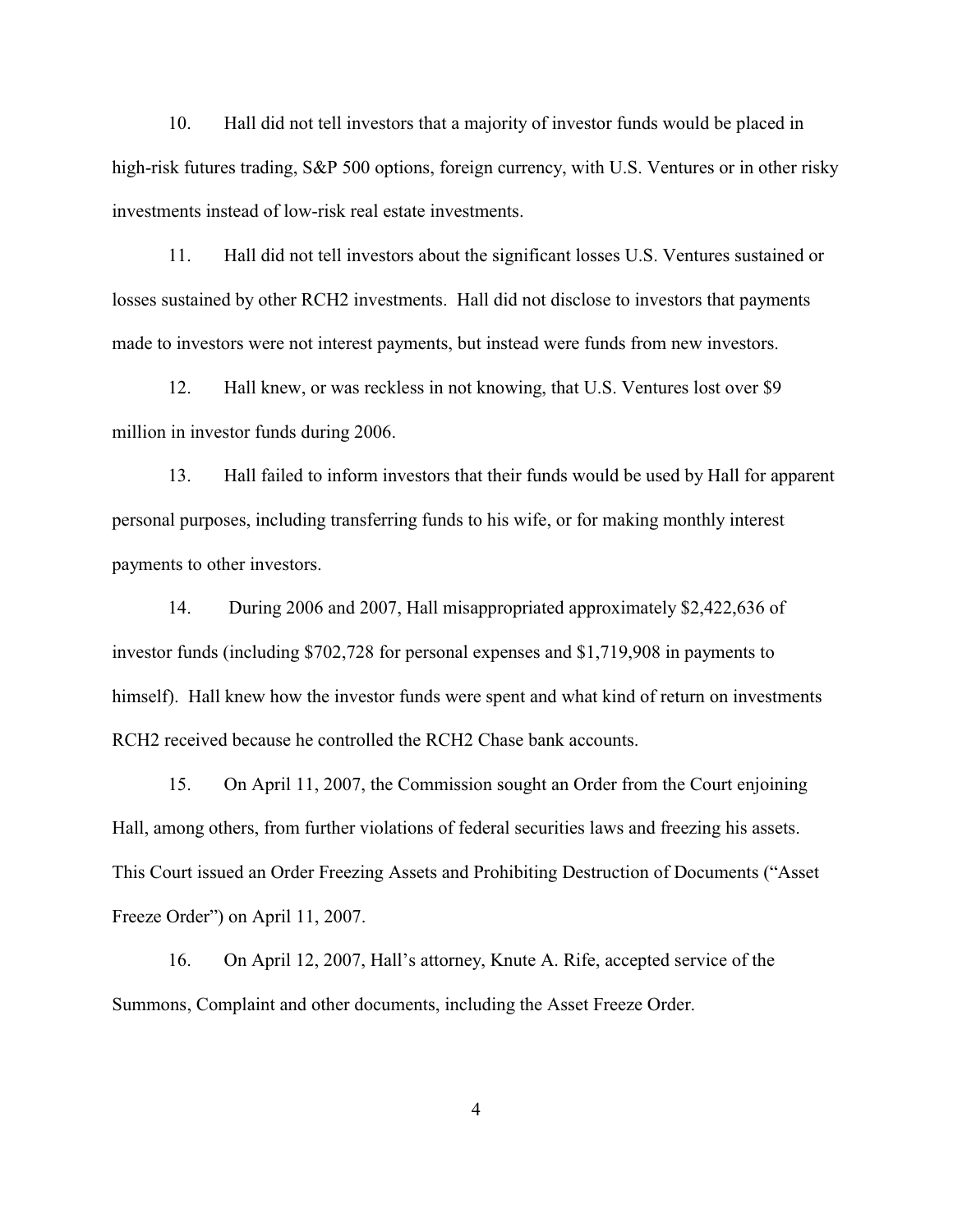17. On April 13, 2007, Hall, through counsel, stipulated to the entry of a Preliminary Injunction and extension of the Asset Freeze Order ("Stipulated Preliminary Injunction") until further order of the Court. The Court entered the Stipulated Preliminary Injunction regarding RCH2, LLC and Robert Casey Hall on April 16, 2007.

18. Despite knowledge of the Asset Freeze Order and agreeing to an extension of that Order, on April 13, 2007, Hall requested that Cunningham Commodities, LLC ("Cunningham Commodities") transfer all funds from an account in the name of Robert Casey Hall, LLC to Arpeggio Investments, LLC ("Arpeggio").

19. Hall transferred \$729,008 from the Robert Casey Hall, LLC account to an Arpeggio account also with Cunningham Commodities. This money was subsequently transferred from the Arpeggio account on April 17, 2007.

20. On April 19, 2007, the Commission filed a motion for Order to Show Cause Why Robert Casey Hall should not be Held in Contempt for Violating the Court's Asset Freeze Order. On May 17, 2007, this Court issued an Order to Show Cause.

21. On June 29, 2007, Hall Stipulated to the Entry of Judgment Imposing Injunctive Relief Against and Staying the Commission's Motion for Order to Show Cause. The Order Imposing Injunctive Relief provides that should the Commission and Hall fail to stipulate to an amount of disgorgement, prejudgment interest and civil penalty to be paid by Hall, the Commission may request the Court to impose such relief.

22. The Commission and Hall have not stipulated to an amount for disgorgement, prejudgment interest or a civil penalty.

5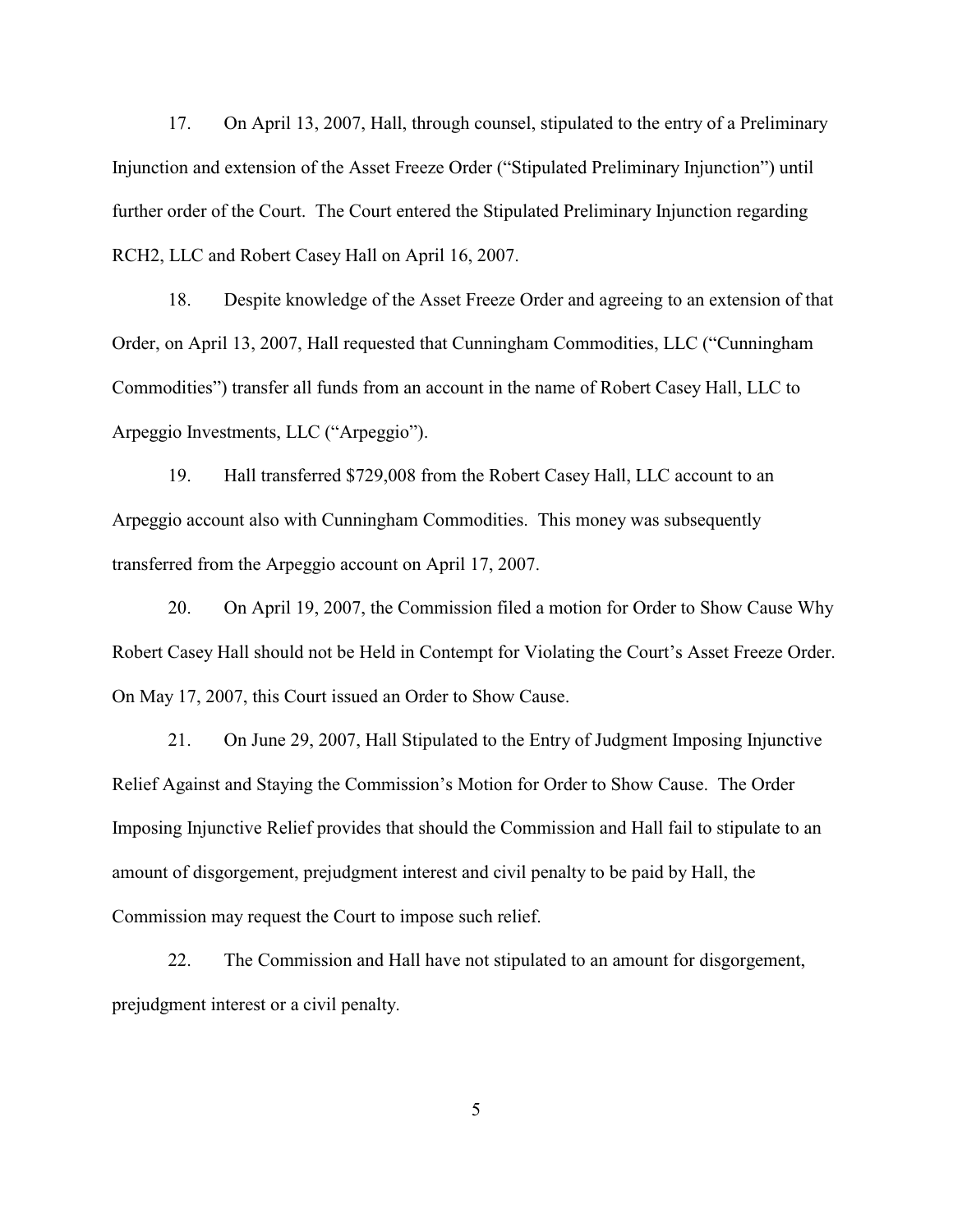#### **CONCLUSIONS OF LAW**

Based on the foregoing, the Court enters the following conclusions of law:

1. Hall received ill-gotten gains from violations of the securities laws. Hall made material misrepresentations of fact or made material omissions in connection with the purchase or sale or offer or sale of securities. Hall acted with scienter. Hall's scheme or artifice to defraud used the means and instrumentalities of interstate commerce.

2. Hall transferred funds in violation of a court-ordered asset freeze.

3. Hall is liable for disgorgement in the amount of \$3,151,644.00 plus prejudgment interest of \$772,859.29,<sup>3</sup> for a total of \$3,924,503.29.

4. Hall is liable for a third tier civil penalty.

## **WHEREFORE**:

### **I.**

**IT IS ORDERED, ADJUDGED AND DECREED** that Defendant Robert Casey Hall is liable for disgorgement of \$3,151,644.00, representing profits gained as a result of the conduct alleged in the Complaint, together with prejudgment interest thereon in the amount of \$772,859.29, and a civil penalty in the amount of \$130,000 pursuant to Section 20(d) of the Securities Act,15 U.S.C. § 77t(d), and Section 21(d)(3) of the Exchange Act, 15 U.S.C. § 78u(d)(3). Defendant shall satisfy this obligation by paying \$4,054,503.29 within 14 days after entry of this Final Judgment to the Court appointed Receiver, Lon A. Jenkins, 170 S. Main St., #1500, Salt Lake City, Utah 84101, together with a cover letter identifying Robert Casey Hall as a defendant in this action; setting forth the title and civil action number of this action and the

<sup>3</sup>See Errata filed by SEC (Docket No. 697).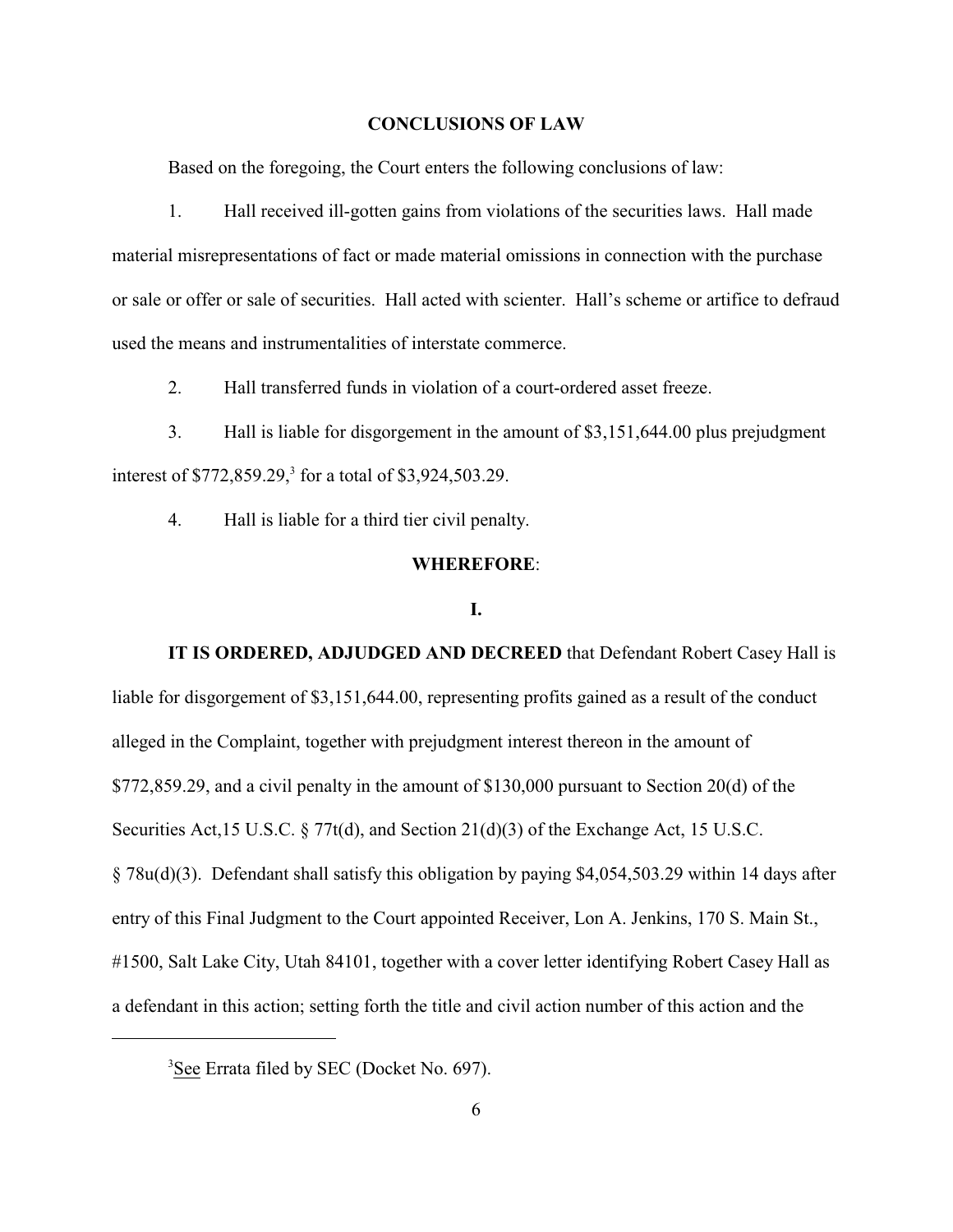name of this Court; and specifying that payment is made pursuant to this Final Judgment. Defendant shall simultaneously transmit photocopies of such payment and letter to the Commission's counsel in this action. By making this payment, Defendant relinquishes all legal and equitable right, title, and interest in such funds, and no part of the funds shall be returned to Defendant. Defendant shall pay post-judgment interest on any delinquent amounts pursuant to 28 U.S.C. § 1961.

The Commission may, by motion, propose a plan to distribute the Fund subject to the Court's approval. Such a plan may provide that Fund shall be distributed pursuant to the Fair Fund provisions of Section 308(a) of the Sarbanes-Oxley Act of 2002. Regardless of whether any such Fair Fund distribution is made, amounts ordered to be paid as civil penalties pursuant to this Judgment shall be treated as penalties paid to the government for all purposes, including all tax purposes. To preserve the deterrent effect of the civil penalty, Defendant shall not, in any Related Investor Action, benefit from any offset or reduction of any investor's claim by the amount of any Fair Fund distribution to such investor in this action that is proportionately attributable to the civil penalty paid by Defendant ("Penalty Offset"). If the court in any Related Investor Action grants such an offset or reduction, Defendant shall, within 30 days after entry of a final order granting the offset or reduction, notify the Commission's counsel in this action and pay the amount of the Penalty Offset to the United States Treasury or to a Fair Fund, as the Commission directs. Such a payment shall not be deemed an additional civil penalty and shall not be deemed to change the amount of the civil penalty imposed in this Judgment. For purposes of this paragraph, a "Related Investor Action" means a private damages action brought against Defendant by or on behalf of one or more investors based on substantially the same facts as